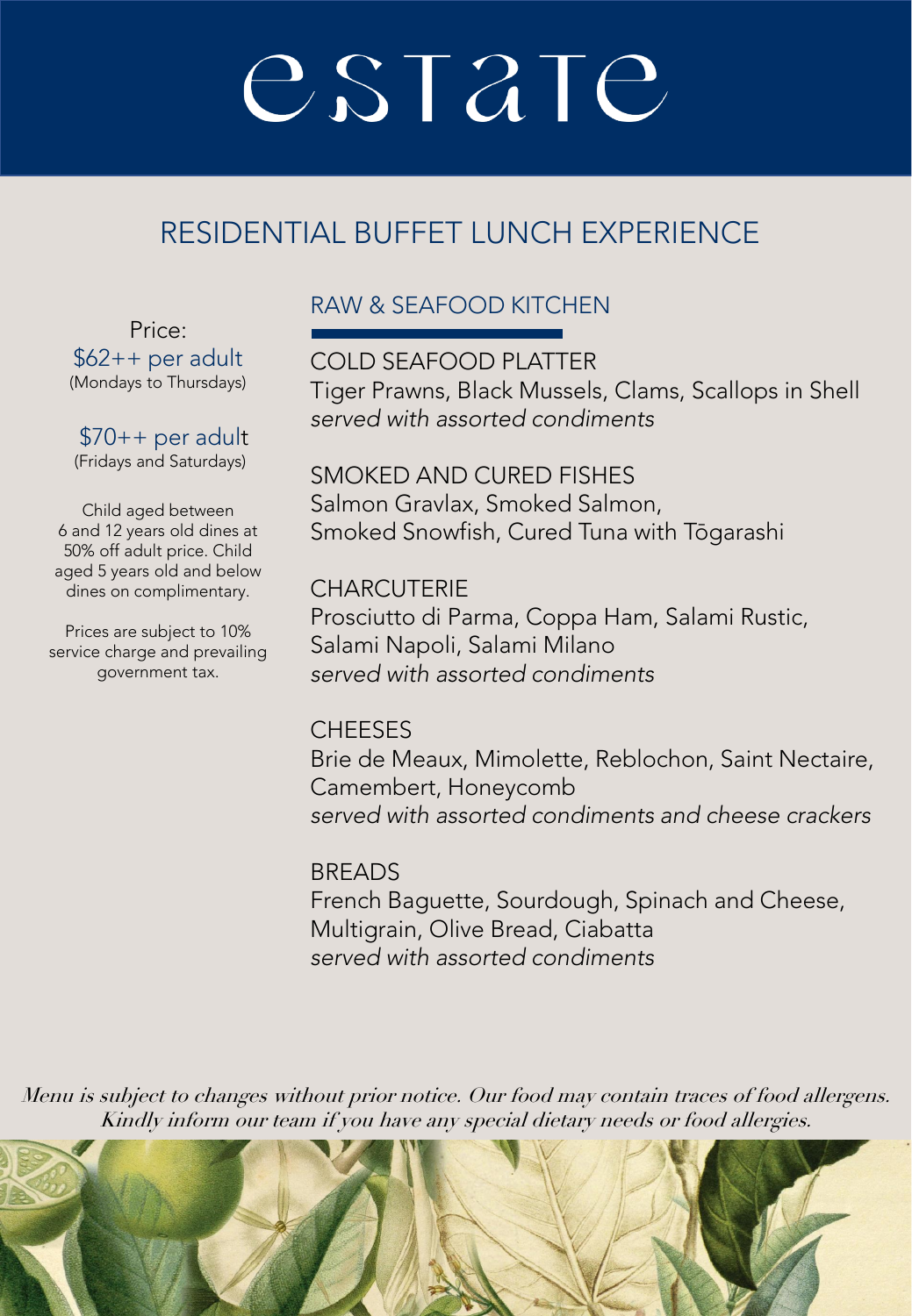#### COLD APPETIZERS

Red Tiger Prawn with Mango and Quinoa Grilled Halloumi with Bulgur Salad and Pomegranate Chilled Gazpacho, Extra Virgin Olive Oil Greek-style Salad with Feta Cheese Soy-glazed Beef, Asian Mushroom Salad, Curry Leaf Unagi with Tossed Soba Noodle, Spring Onion Buffalo Mozzarella with Heirloom Tomatoes, Sweet Basil Baby Romaine, Chicken Breast, Pear, Chives Hazelnut Vinaigrette

#### SALAD BAR

SELECTED GREENS OF THE DAY

BEANS & SEEDS Corn, Kidney Beans, Black Beans, White Beans, Chick Peas, Quinoa, Lentils, Mung Beans, Black Eyed Peas, Bulgur

PROTEINS

Chicken Breast, Ground Roasted Beef, Roasted Turkey, Baked Fish, Hard Boiled Eggs, Cottage Cheese

### **CONDIMENTS**

Avocado, Cherry Tomatoes, Yellow Tomatoes, Cucumber, Carrot, Red Radish, Asparagus, Snow Peas, Alfalfa Sprout, Snow Sprout, Yellow Tomato, Beetroot, Caper Berry, Capers, Kimchi, Wakame, Crouton, Bacon

#### DRESSINGS

Balsamic Dressing, Thousand Island Dressing, Raspberry Vinaigrette, Three Mustard Dressing, Baby Romaine, Crouton, Bacon, Parmigiano Reggiano, Caesar Dressing

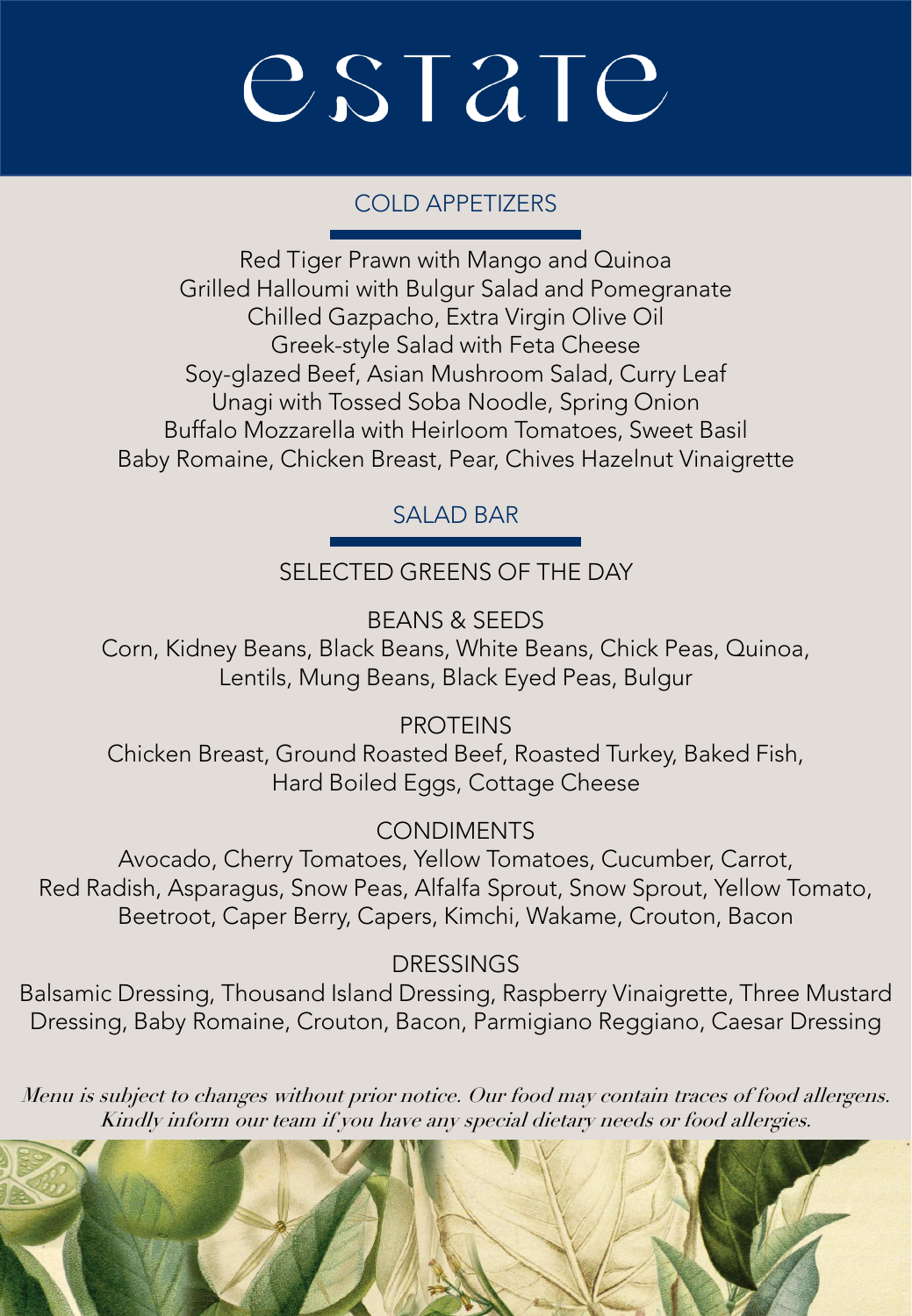#### SOUPS

Double-boiled Herbal Chicken Soup Butternut Pumpkin Soup

WESTERN & GRILL KITCHEN

WILD MUSHROOM RISOTTO Parmigiano Reggiano, Truffle Oil

CARVING STATION Herb-marinated Roast Beef Sirloin Peruvian-style Roasted Organic Chicken Mediterranean Baked Salmon Smoked Roasted Pork Belly

Sides: Truffle Mashed Potato, Grilled Asparagus, Mediterranean Sautéed Vegetables, Grilled Caramelised Corn

Sauces: Natural Jus, Caper Sauce, Barbecue Sauce, Citrus Butter Sauce

### NOODLE KITCHEN

SUP AYAM REMPAH Potato, Carrot, Coriander, Egg Noodle, Chicken, Spring Onion, Fried Shallot

### DIM SUM

Hong Kong-style Char Siew Pau, Lotus Pau, Har Gau, Siew Mai *served with assorted condiments*

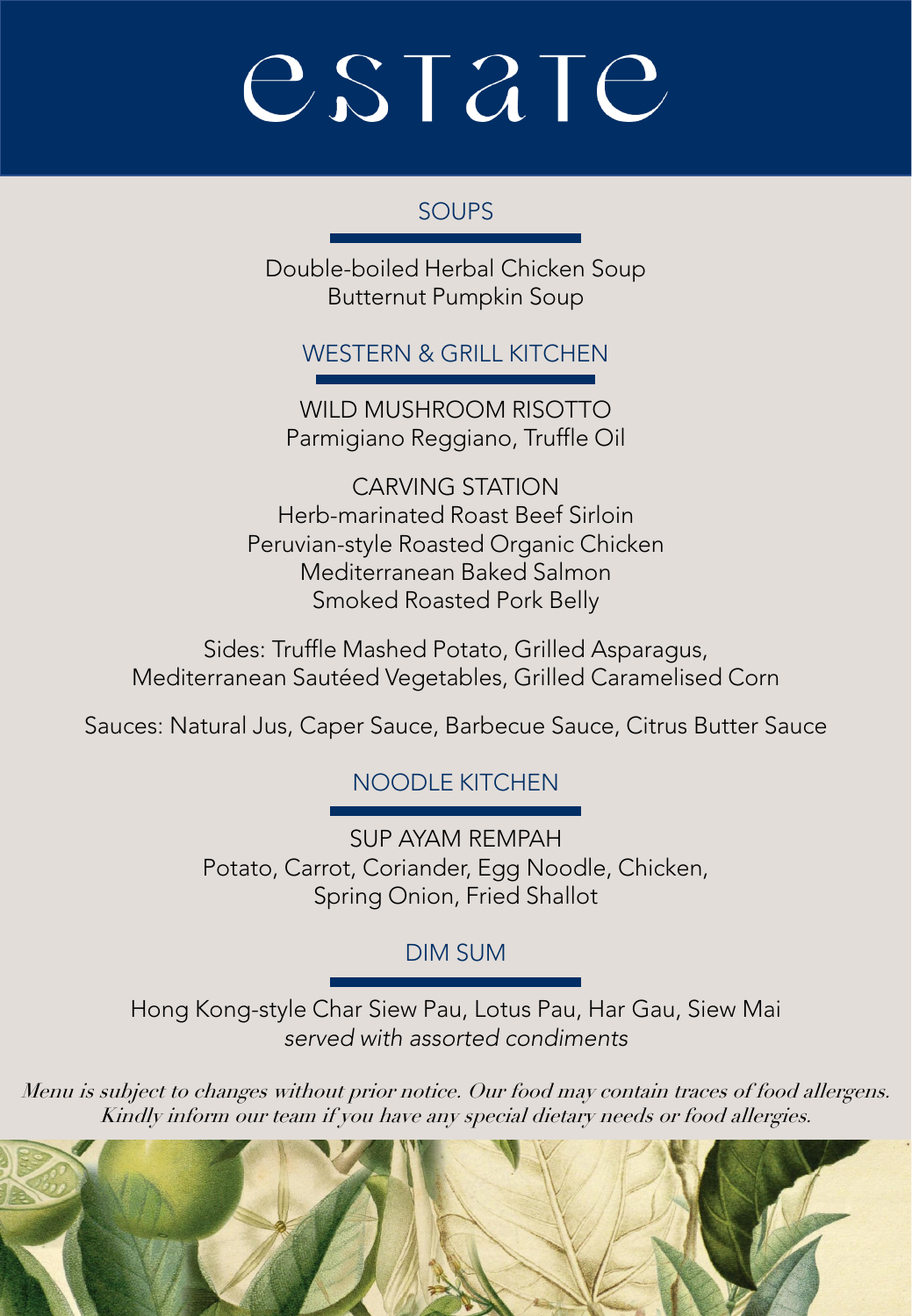#### ASIAN KITCHEN

INDIAN CUISINE Vegetable Biryani Mysore Mutton Andhra Chicken Prawn Masala Lemon Rice Lady's Finger Masala Beans Poriyal Kadai Paneer *served with assorted condiments*

ASIAN-INSPIRED DISHES Sichuan-Style Spicy Chicken "La Zi Ji" Wok-fried Balsamic Vinegar Pork Rib Braised White Turnip with Baby Shrimp Wok-fried Hong Kong-style Green Vegetables Braised Mixed Mushroom with Fish Maw Mala Fermented Bean Braised Garlic Pork XO Chinese Sausage Fried Rice with Spring Onion Mamak-style Mee Goreng Spicy Chicken Wing with Marmite Sauce Crispy Potato Prawn with Thai Chilli Sauce Water Chestnut Roll with Prawn and Chicken Filling

Menu is subject to changes without prior notice. Our food may contain traces of food allergens. Kindly inform our team if you have any special dietary needs or food allergies.